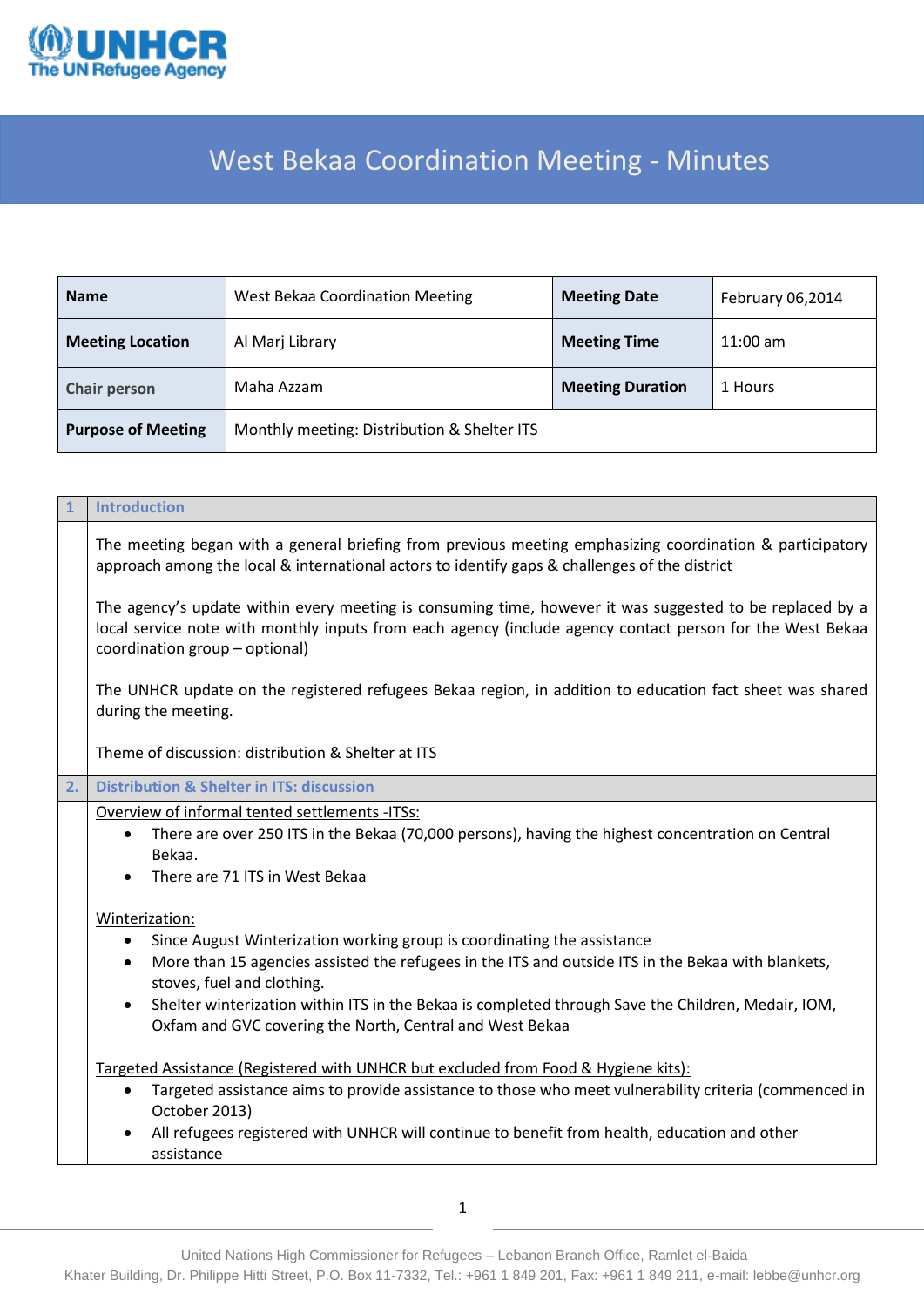

**4. Raised issues**

|                         |                                                                                                                           | <b>Agencies' discussion points:</b>                                                                               |  |  |
|-------------------------|---------------------------------------------------------------------------------------------------------------------------|-------------------------------------------------------------------------------------------------------------------|--|--|
| <b>Islamic Scout</b>    |                                                                                                                           |                                                                                                                   |  |  |
|                         | O                                                                                                                         | Active in West Bekaa area i.e. Qaroun, Lala, Baaloul, & Majdel Balhes                                             |  |  |
|                         | O                                                                                                                         | Islamic Scout coordinates / cross checks new comers with DRC                                                      |  |  |
|                         | $\circ$                                                                                                                   | Provide assistance to a large number of Syrian families that are registered within their data                     |  |  |
|                         |                                                                                                                           | base.                                                                                                             |  |  |
|                         | $\circ$                                                                                                                   | Additional 40 rooms will be ready to receive families. Yet there is a need for WASH                               |  |  |
|                         |                                                                                                                           | intervention at this site. (To coordinate bilateral meetings with the WASH respective agencies<br>in the area)    |  |  |
|                         |                                                                                                                           | Union of Relief and Development Associations:                                                                     |  |  |
|                         |                                                                                                                           | ○ Active in 11 ITS around Lebanon- 8 ITSs in Bekaa region:                                                        |  |  |
|                         |                                                                                                                           | Two in West Bekaa: Kamed El Louz (25 HH) & Qaroun (to be established)                                             |  |  |
|                         |                                                                                                                           | Two in Central Bekaa: Taalbayeh (200 HH) & Bar Elias (to be established)                                          |  |  |
|                         |                                                                                                                           | Four in Arsal: (2) having 150 HH, (1) having 80 HH, & (1) having 120 HH                                           |  |  |
|                         | $\circ$                                                                                                                   | The association assists the Syrian refugees within these ITS with shelter program, NFIs, health,                  |  |  |
|                         |                                                                                                                           | psychosocial support, food items distributions                                                                    |  |  |
|                         |                                                                                                                           | o Also Distribution of food assistance for 10,000 individuals                                                     |  |  |
|                         | $\circ$                                                                                                                   | The association is receiving funding from the Qatari & Rahma Association (Kuwaiti)                                |  |  |
|                         | $\circ$                                                                                                                   | The Association requested support with tents & WASH that need to be channeled to the<br>respective agencies       |  |  |
|                         |                                                                                                                           |                                                                                                                   |  |  |
| DRC:                    |                                                                                                                           |                                                                                                                   |  |  |
|                         | $\circ$                                                                                                                   | Requested to coordinate with DRC in West Bekaa for "New Comers"                                                   |  |  |
| <b>INTERSOS:</b>        |                                                                                                                           |                                                                                                                   |  |  |
|                         | $\circ$                                                                                                                   | Highlighted growing security concerns in ITS due to targeting and messages conveyed through                       |  |  |
|                         |                                                                                                                           | SMS for those excluded and the multiple visits agencies are doing                                                 |  |  |
| <b>Identified Gaps:</b> |                                                                                                                           |                                                                                                                   |  |  |
|                         |                                                                                                                           | $\triangleright$ Distribution of NFIs outside the ITS                                                             |  |  |
|                         |                                                                                                                           | $\triangleright$ Unclear referral contact persons / hotlines for distribution - needs to be coordinated among the |  |  |
|                         | agencies                                                                                                                  |                                                                                                                   |  |  |
|                         |                                                                                                                           |                                                                                                                   |  |  |
| Outcomes:               |                                                                                                                           |                                                                                                                   |  |  |
| O                       |                                                                                                                           | Share West Bekaa ITS Mapping i.e. winterization (shelter & NFIs), new arrivals, WASH, Site                        |  |  |
| O                       | improvement, etc<br>Local service note with monthly inputs from each organization to be shared among the agencies listing |                                                                                                                   |  |  |
|                         |                                                                                                                           | services with contact person                                                                                      |  |  |
| <b>Raised issues</b>    |                                                                                                                           |                                                                                                                   |  |  |
|                         |                                                                                                                           |                                                                                                                   |  |  |
|                         |                                                                                                                           | <b>Education updates</b>                                                                                          |  |  |
|                         |                                                                                                                           | <b>Health Updates</b>                                                                                             |  |  |
|                         |                                                                                                                           |                                                                                                                   |  |  |
|                         |                                                                                                                           | 2                                                                                                                 |  |  |
|                         |                                                                                                                           | United Nations High Commissioner for Refugees - Lebanon Branch Office, Ramlet el-Baida                            |  |  |

Qatari fund will be assisting the excluded families (16,000 HH)

WVI assisted 1100 HH (outside ITS)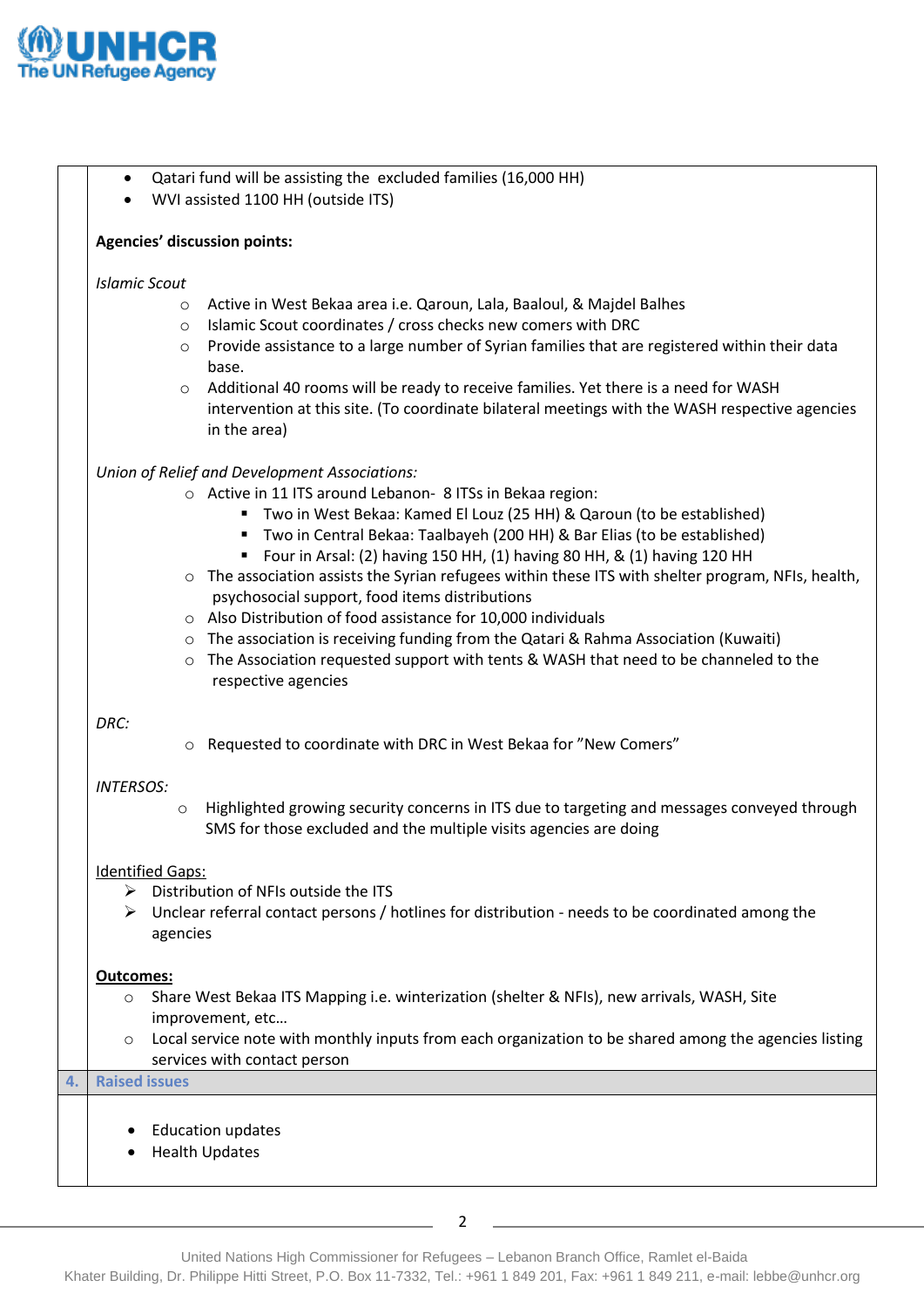

## **5. Agreed points for Next Meeting**

- Agreed next meeting topic : Health Updates
- Next Meeting on March 6, 2014 at 11:00am

## **Attendance:**

| <b>ORGANISATION</b>  | <b>NAME</b>             | <b>TELEPHONE</b> |                                  |  |
|----------------------|-------------------------|------------------|----------------------------------|--|
| إسم الجمعية          | الإسم                   | رقم النهاتف      | <b>EMAIL</b>                     |  |
| <b>Islamic Scout</b> | <b>Mohamad Omais</b>    | 03-684413        | Modibo1974@hotmail.com           |  |
| <b>INTERSOS</b>      | Charbel El Khoury       | 78-837990        | Charbel.khoury.el@gmail.com      |  |
| <b>INTERSOS</b>      | <b>Faisal harb</b>      | 76-798540        | faysalharb@hotmail.com           |  |
| <b>INTERSOS</b>      | <b>Mohamad Kazah</b>    | 03-003422        | elfedem@gmail.com                |  |
| <b>MedAir</b>        | <b>Ahmad Tilyani</b>    | 76-509531        | Ahmad-telyani@hotmail.com        |  |
| Al Majmouaa          | <b>Joseph Mady</b>      | 03-057059        | Joseph.madi@almajmoua.org        |  |
| Save the Children    | <b>Nabil Faouri</b>     | 70-429912        | Nabil.faouri@savethechildren.org |  |
| Save the Children    | <b>Omar Al Asaad</b>    | 71-527043        | Omar.alasaad@savethechildren.org |  |
| <b>DRC</b>           | <b>Filip Lozinski</b>   | 79-114883        | filip.lozinski@drclebanon.dk     |  |
| <b>DRC</b>           | <b>Laurice Balech</b>   | 03-338566        | Laurice.balech@drclebanon.dk     |  |
| <b>FAO</b>           | <b>Ziad Jaber</b>       | 03-330116        |                                  |  |
| <b>FAO</b>           | Aline Abou Zeidan       | 03-584395        | Aline.zeidan@hotmail.com         |  |
| Amel                 | <b>Toufic Haidar</b>    | 03-249601        | toufighaidar@yahoo.com           |  |
| <b>Mercy Corps</b>   | <b>Kassem Shehadeh</b>  | 70-777029        | kchehade@lb.mercycorps.org       |  |
| <b>World Vision</b>  | <b>Fayez Salloum</b>    |                  |                                  |  |
| <b>World Vision</b>  | <b>Christine Mdawar</b> | 71-411332        | Christine mdawar@wvi.org         |  |
| <b>NRC</b>           | Jade El Ajami           | 70-637565        | Jade.elajami@nrc.no              |  |
| <b>NRC</b>           | Nisreen Ali             | 03-936248        | Nisreen.ali@nrc.no               |  |
| <b>NRC</b>           | Samer Abou Dehen        | 76-916206        | Samer.aboudehen@nrc.no           |  |
| <b>NRC</b>           | Lina Ali                | 76-876596        | Lina.ali@nrc.org                 |  |
| <b>ACF</b>           | Palig Taslakian         | 76-480590        | paligt@hotmail.com               |  |
| <b>ACF</b>           | Abbas Hajj Hassan       | 76022276         | Abbas.hajj@hotmail.com           |  |
| <b>NAVTSS</b>        | Juman Mohamad           | 70-419072        | jumanmohamad@hotmail.com         |  |
| <b>WFP</b>           | <b>Marion Cezard</b>    | 76-320663        | Marion.cezard@wfp.org            |  |
| <b>WFP</b>           | <b>Willianm Barakat</b> | 76-320650        | William.barakat@wfp.org          |  |
| <b>HRC</b>           | <b>Nader Hamze</b>      | 70-125538        | Nader hamze@yahoo.com            |  |
| <b>MoSA</b>          | Roba Abou Yassin        | 70-189089        | Roba ay90@windowslive.com        |  |
| Union of Relief and  |                         |                  |                                  |  |
| Development          | <b>Mohamad Ajram</b>    | 70-453996        | mohammad.ajram.8989@live.com     |  |
| <b>Associations</b>  |                         |                  |                                  |  |
| <b>UNHCR</b>         | Paul Sawaya             |                  | sawaya@unhcr.org                 |  |
| <b>UNHCR</b>         | Maha Azzam              | 76-500271        | azzamm@unhcr.org                 |  |